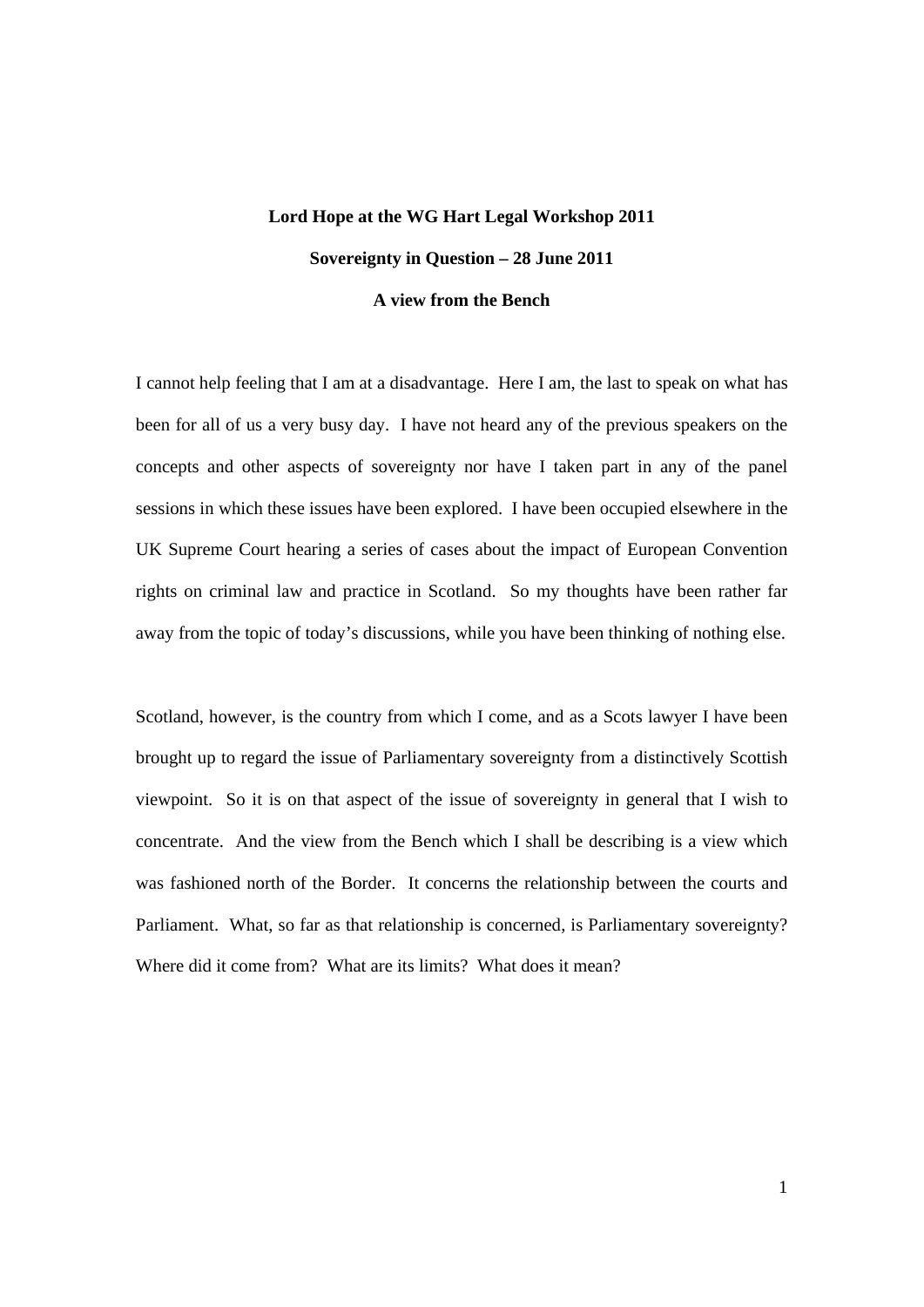According to Dicey<sup>1</sup>, the sovereignty of Parliament is the dominant characteristic of our political institutions. But, like all constitutional doctrines in our system in the United Kingdom, the doctrines relating to Parliament are the result not of scholarly debate but of history. We have to remember that our revolutions, amongst which was the rejection of the absolute monarchy of the Stuart Kings and their return under a constitutional monarchy in 1688, occurred relatively early in the history of the modern state. They occurred at times when it had not become customary to complete a revolution by framing a written constitution. This is especially so in relation to Parliament. Nothing very much has been written down. There is ample room for debate.

Its current position and powers may be traced back to the struggle for supremacy with the Crown and the King's prerogative. The Bill of Rights of 1688 abolished the right that the Stuart Kings had asserted to suspend laws made by Parliament. The Act of Settlement of 1700 enshrined in our constitution the independence of the judiciary, save that in extremis a judge could be removed upon the address of both Houses of Parliament. And in 1716 Parliament prolonged its own existence, previously fixed at three years, to seven years by the Septennial Act which, as Dicey saw  $it^2$ , was at once the result and proof of Parliament as the sovereign legal power in the state. In the meantime, by the Acts of Union of 1707, the Parliaments of England and Scotland had become united in the Parliament of Great Britain at Westminster. Among other provisions which protected particular aspects of Scottish society such as the church and the universities, by Article XIX it was declared that the Court of Session – the supreme court of civil jurisdiction in

<sup>&</sup>lt;sup>1</sup> AV Dicey, *Introduction to the Study of the Law of the Constitution*, with an introduction by ECS Wade  $(10^{th}$  ed, 1962), p 39.

 $\frac{1}{2}$  Ibid, p 48.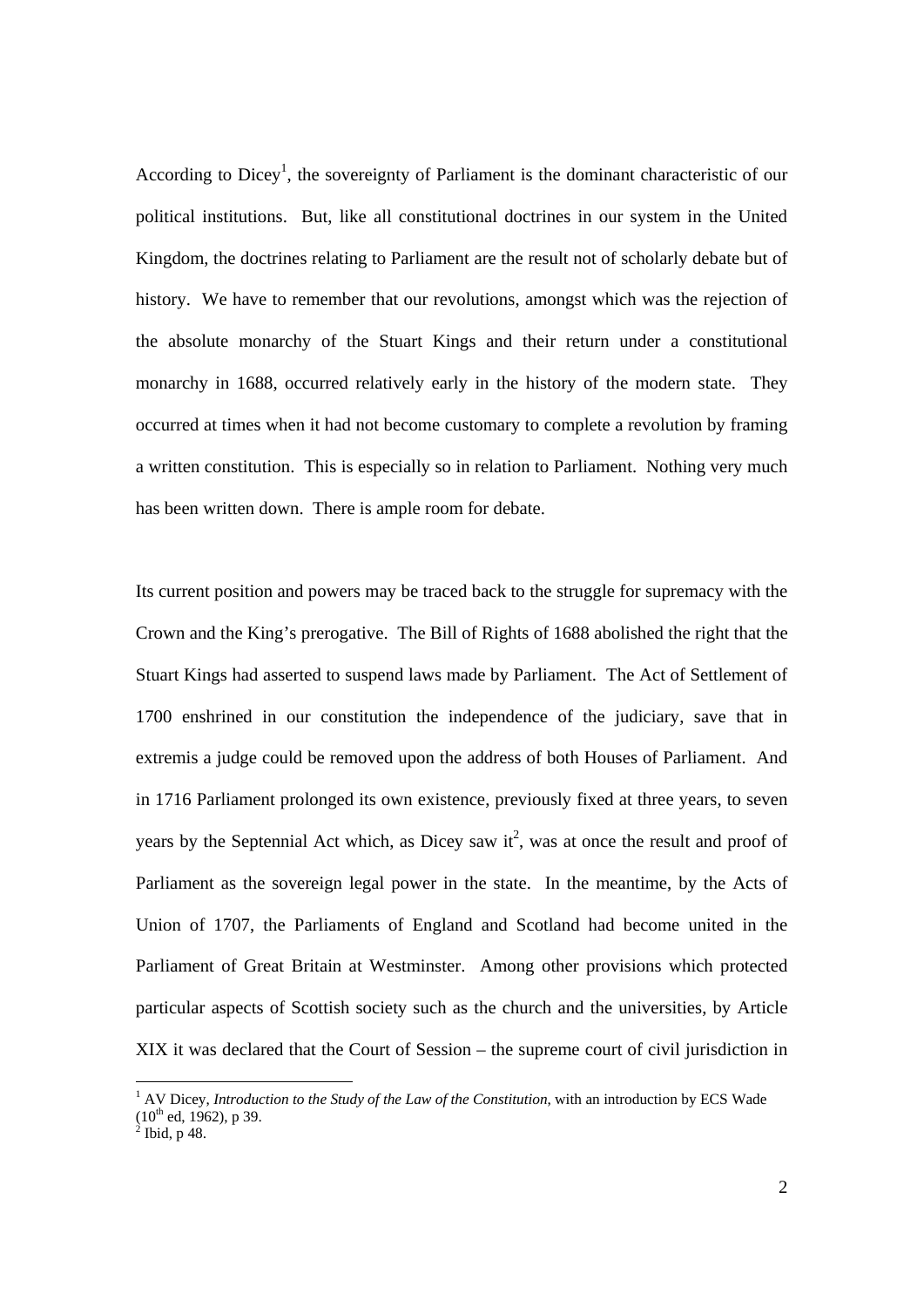Scotland – was to remain in all time coming, with the same authority and privileges as before the Union. This appeared to confer a particular status on that court<sup>3</sup>, making it immune from the otherwise unlimited power of the new Parliament to do what it liked with it. It may be that one should avoid reading too much into language of the kind found in that Article<sup>4</sup>, but it has been taken as an indication that by 1707, at least, the doctrine that the Scots Parliament enjoyed unlimited sovereignty had not yet emerged. The Inner House of the Court of Session recently<sup>5</sup> described parliamentary sovereignty  $$ looking at the matter from the Scots viewpoint, of course – as essentially a  $19<sup>th</sup>$  century doctrine.

The touchstone by which one may measure sovereignty is whether there exists any competing authority which can challenge the legislative authority of Parliament<sup>6</sup>. It is abundantly clear that the Crown lost that right for ever in 1688. But the relationship between Parliament and the judges is, I would suggest, less clear. This is especially so from the Scottish viewpoint. As is well known, Lord President Cooper in *MacCormick v*  Lord Advocate<sup>7</sup> had difficulty in seeing why it should be supposed that, as the principle of the unlimited sovereignty of Parliament appeared to be a distinctively English principle which had no counterpart in Scots law, the new Parliament of Great Britain should inherit all the peculiar characteristics of the English Parliament and none of the Scottish Parliament, as if all that had happened in 1707 was that Scottish representatives

<sup>&</sup>lt;sup>3</sup> See Lord Gray's Motion 2000 SC (HL) 46, 58.

See *Lord Gray's motion 2000 SC* (H<sub>L</sub>), 15, 201.<br><sup>4</sup> See JD Ford, *The legal provisions in the Acts of Union* [2007] CLJ 106, at pp 128-139.

See JD Ford, *The legal provisions in the Acts of Union* [2007] CLJ 106, at pp 128-139. 5 *Axa General Insurance Ltd, Petitioners* 2011 SLT 439, para 62. 6

Wade and Bradley, pp 44, 50

 $7$  1953 SC 396, 411.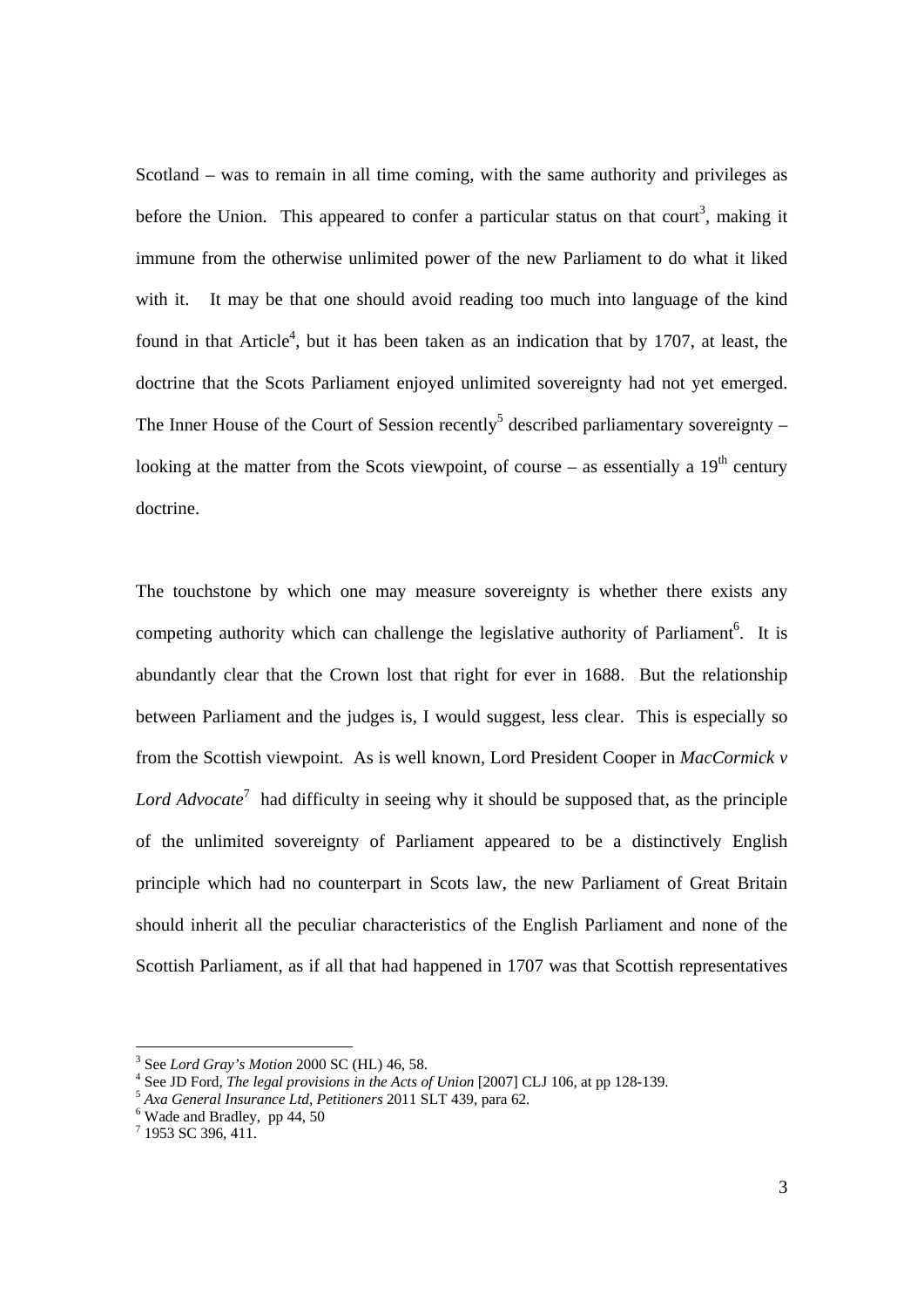were admitted to the Parliament of England. Lord Russell observed in the same case<sup>8</sup> that during the two centuries that had preceded the Union of the Crowns in 1603 Scotland was politically in an unsettled and disturbed state and that there was little to suggest that by 1707 the framework of government in Scotland had been so consolidated that the Scottish Parliament enjoyed unchallengeable sovereignty.

As the Lord President pointed out, the Treaty by which the new Parliament was brought into being contained some clauses, among which was Article XIX, which expressly reserve to the Parliament of Great Britain powers of subsequent modification and other clauses which either do not contain such a power or which emphatically exclude such a power by declarations that the provision shall be fundamental and unalterable in all time coming. "I have never been able to understand", he declared, "how it is possible to reconcile with elementary canons of construction the adoption by the English constitutional theorists of the same attitude to these markedly different types of provision." It has been suggested by Professor Wade that the answer is that the former Parliament of England could not be understood to have given up at the union the attribute of sovereignty which it already had $9$ . To Scottish ears that is not much of an answer. Professors Bradley and Ewing, in their book on constitutional law, acknowledged that it cannot be concluded from existing precedents that under no circumstances could the basic rule of legislative supremacy be qualified by judicial decision<sup>10</sup>.

<sup>8</sup> Ibid, p 417.

<sup>&</sup>lt;sup>9</sup> Wade and Bradley, p 58; Wade's introduction to Dicey ( $10^{th}$  ed, 1962), p lxv-lxvi.

<sup>&</sup>lt;sup>10</sup> AW Bradley and KD Ewing, *Constitutional and Administrative Law* (12 ed, 1998), pp 82-83; *Lord Gray's Motion* 2000 SC (HL) 46, 59.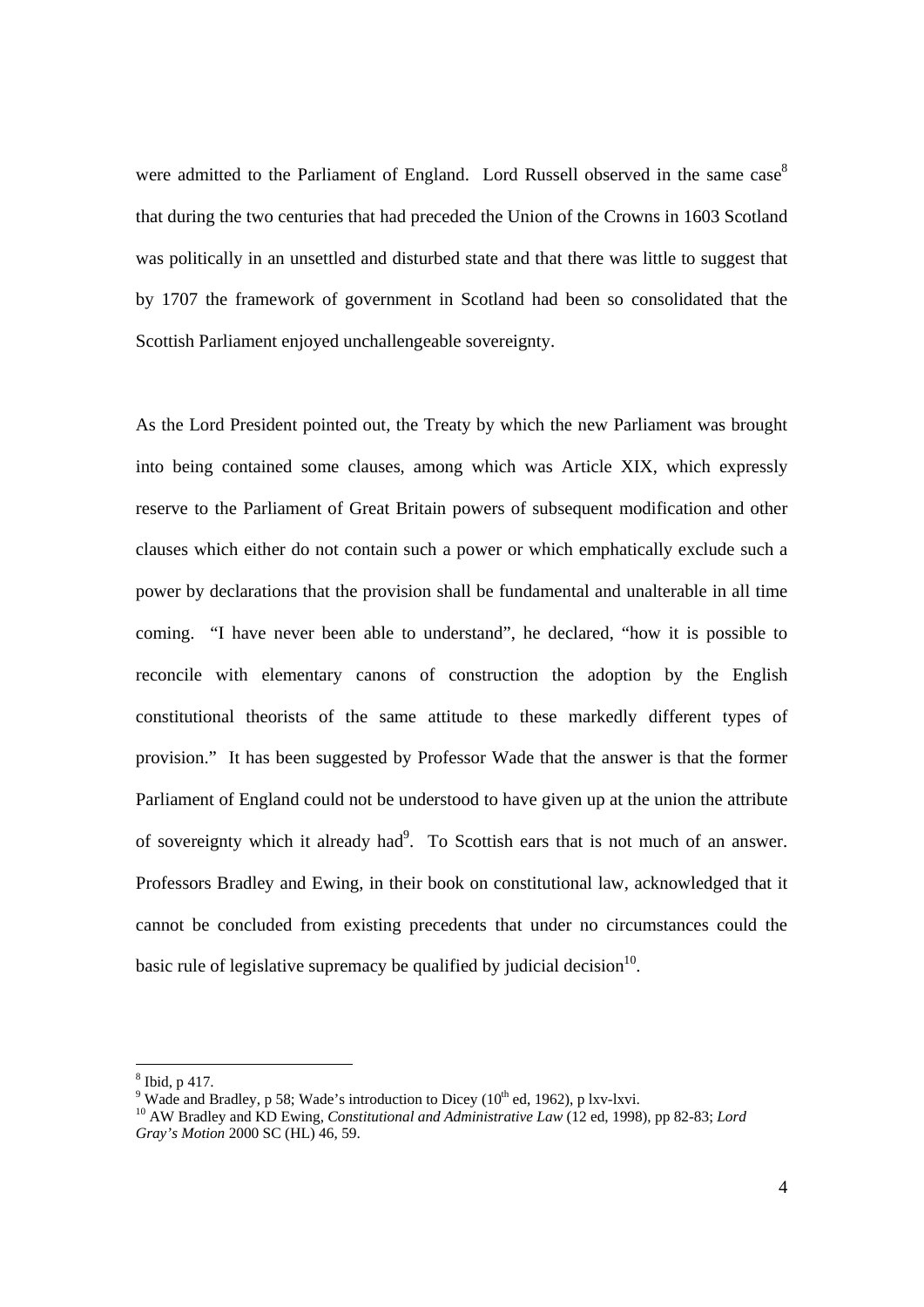It may be that, as Wade himself thought<sup>11</sup>, the Lord President regarded the Act of Union itself as a fundamental part of constitutional law and that his regret was that the state of the law was such that even a fundamental provision was subject to alteration by an Act of Parliament which the courts were bound to accept. I find that view hard to reconcile with the words that the Lord President himself used. Professor TB Smith, always eloquent in his advocacy of the Scottish viewpoint, was certainly not of the same view as Wade<sup>12</sup>. But the Scottish courts have been reluctant to engage further in this debate.

Lord Keith, sitting as a judge in the Outer House, declined to accept as justiciable the question whether an Act of the United Kingdom Parliament which altered a particular aspect of Scots private law was or was not "for the evident utility" of the subjects within Scotland for the purposes of Article XVIII of the Act of Union, which provided that unless that was so no alteration could be made to the laws of Scotland concerning "private right"<sup>13</sup>. I myself, sitting in the Inner House as Lord President of the Court of Session, declined to deal with a similar argument which had been advanced by a litigant in person. He maintained that he was not obliged to provide information to a community charges registration officer under section 17 of the Abolition of Domestic Rates Etc (Scotland) Act 1987, which he certainly was according to the terms of the statute<sup>14</sup>. The introduction of the community charge, popularly referred to as the poll tax in Scotland one year ahead of its introduction in England was, of course, hugely unpopular in Scotland. It led to the collapse of support for the Conservative party in Scotland from

<sup>&</sup>lt;sup>11</sup> Wade's introduction to Dicey ( $10^{th}$  ed, 1962), p lxvi.

<sup>&</sup>lt;sup>12</sup> The Union of 1707 as Fundamental Law (1957) Public Law 99.<br><sup>13</sup> Gibson v Lord Advocate 1975 SLT 134, at p 137.<br><sup>14</sup> Murray v Rogers 1992 SLT 221, at p 226; see also Pringle, Petitioner 1991 SLT 330; Sillars v Smith 1992 SLT 539.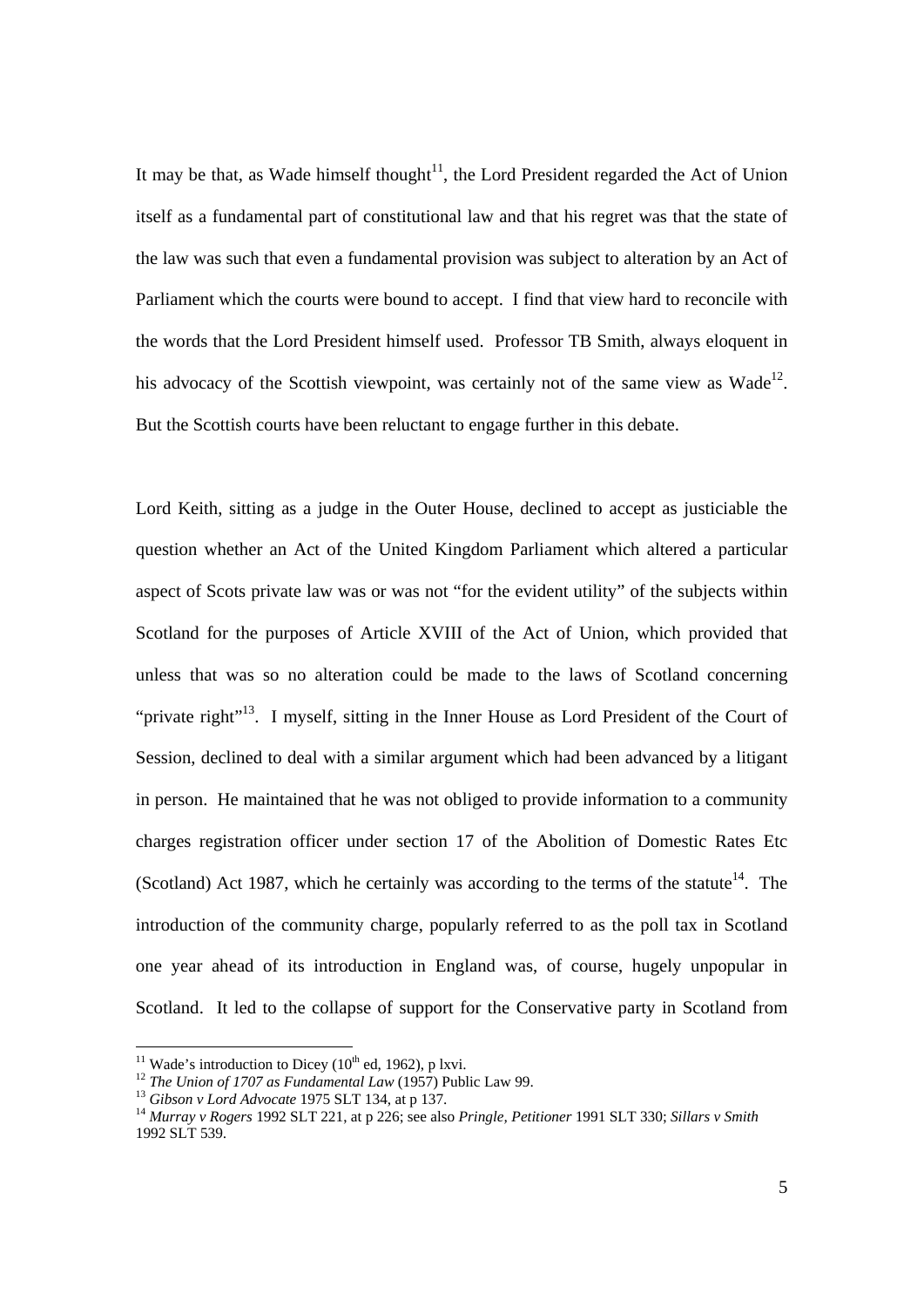which it has never recovered. But that was not enough to tempt me then into the very difficult area of whether there are limits to the doctrine of Parliamentary sovereignty. Sitting in the House of Lords' Committee for Privileges on an application for a declaration by that Committee that the Bill which was to abolish the right hereditary peers to sit in the House of Lords violated the rights of the Scottish Peers under the Treaty of Union, I said that the issue as to whether the Westminster Parliament enjoyed unlimited sovereignty did not need to be resolved in that case and was ultimately for the courts to decide<sup>15</sup>.

My views have moved on a bit since those days, however, and I am less reluctant than I was then to engage with the subject. There are, of course, two aspects to this doctrine. First, there is the positive aspect. Is Parliament competent to legislate upon any subject matter? It appears now to be accepted that it can make or unmake any law it chooses. As it cannot bind it successors, its successors can unmake any law that it may choose to make. If it were not otherwise, the sovereignty of its successors would be limited. But there is also the negative aspect. Once Parliament has legislated, can a court or any other body pass judgment on the validity of the legislation that it has enacted? Dicey's pronouncements on these two aspects, which show how closely that are linked to each other, were unequivocal $^{16}$ :

"The principle of Parliamentary sovereignty means neither more nor less than this, namely, that Parliament thus defined has, under the English constitution, the right to make or unmake any law whatever and, further, that no person or body is recognised by the law of England as having a right to override or set aside the legislation of Parliament."

 $15$  Lord Gray's Motion 2000 SC (HL) 46, 59.

<sup>&</sup>lt;sup>16</sup> *Introduction to the Study of the Law of the Constitution* (10<sup>th</sup> ed, 1962), pp 39-40.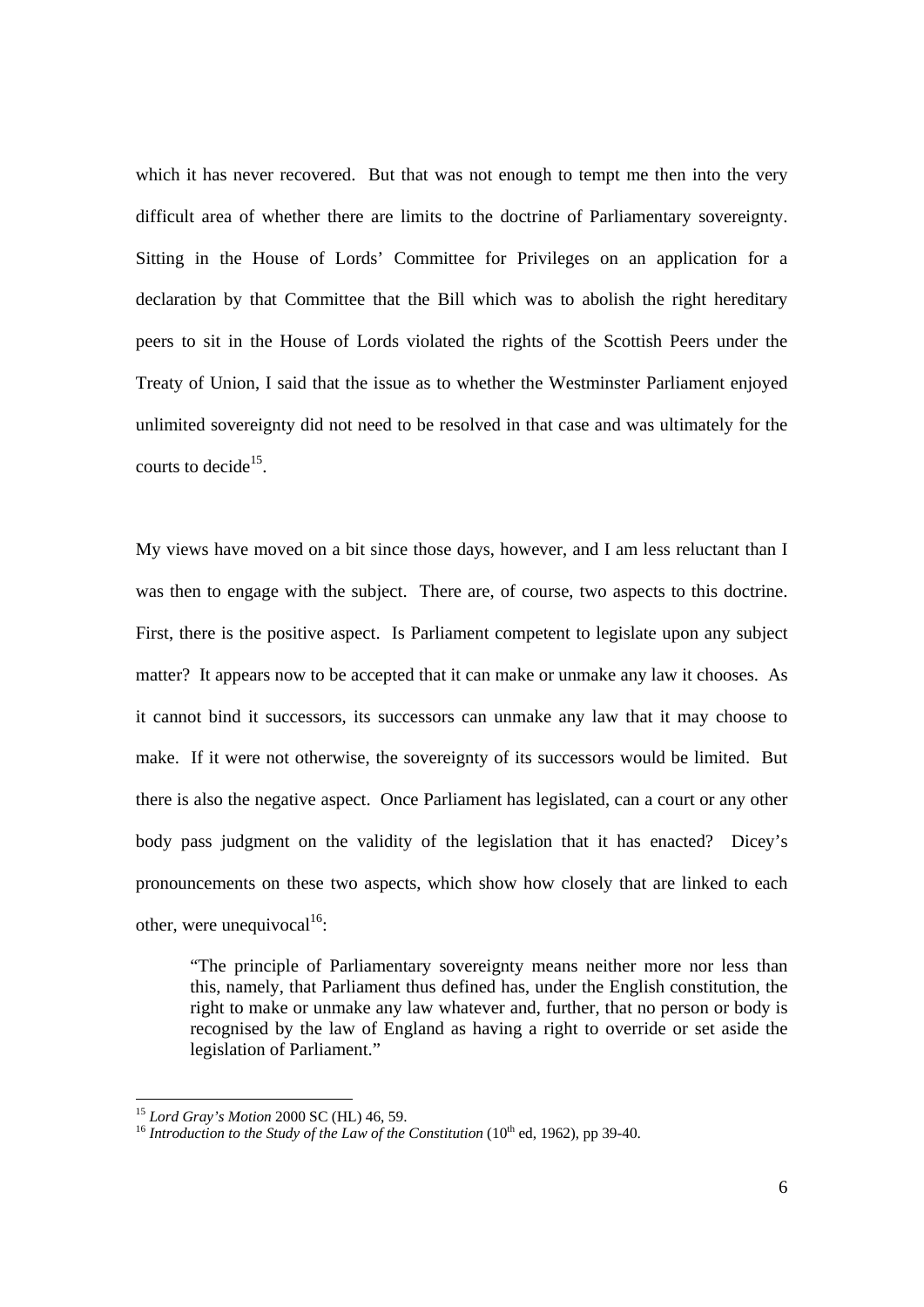Having examined the history of the matter, including experience of legislation in respect of matters covered by the Treaties of Union with Scotland and Ireland which, to his mind, revealed the futility inherent in every attempt of a sovereign legislature to restrain the action of an equally sovereign body, he declared $17$ :

"Parliamentary sovereignty is therefore an undoubted legal fact. It is complete both on its positive and on its negative side. Parliament can legally legislate on any topic whatever which, in the judgment of Parliament, is a fit subject for legislation. There is no power which, under the English constitution, can come into rivalry with the legislative sovereignty of Parliament."

His repeated use of the words "England" and "English" where he must surely have been referring to the Parliament and constitution of the United Kingdom is rather irritating to a Scotsman. But, as his editors Wade and Bradley point out<sup>18</sup>, there was for him no definite assignable part of the law of the country which could be recorded as the constitution of the United Kingdom. He would have been unshaken by the arguments that were advanced in the various Scottish cases to which I have referred in his belief that the English judges do not claim or exercise any power to repeal a statute, and that there is no legal basis for the theory that judges, as exponents of morality, may overrule Acts of Parliament.

It seems to me, however, that there is a problem about this approach. No theory about the sovereignty of Parliament can be proved, in the way that other legal concepts may be, by a chain of elucidatory decisions<sup>19</sup>. This is partly because the cases in which the issue may properly be raised are so rare. The Scottish cases to which I have referred illustrate this feature of the doctrine's lack of exposure to detailed and exacting judicial scrutiny. It

 $17$  Ibid, pp 68-70.

 $^{18}$  Ibid, p xxx.

<sup>19</sup> JDB Mitchell, *Constitutional Law* (1964), p 49.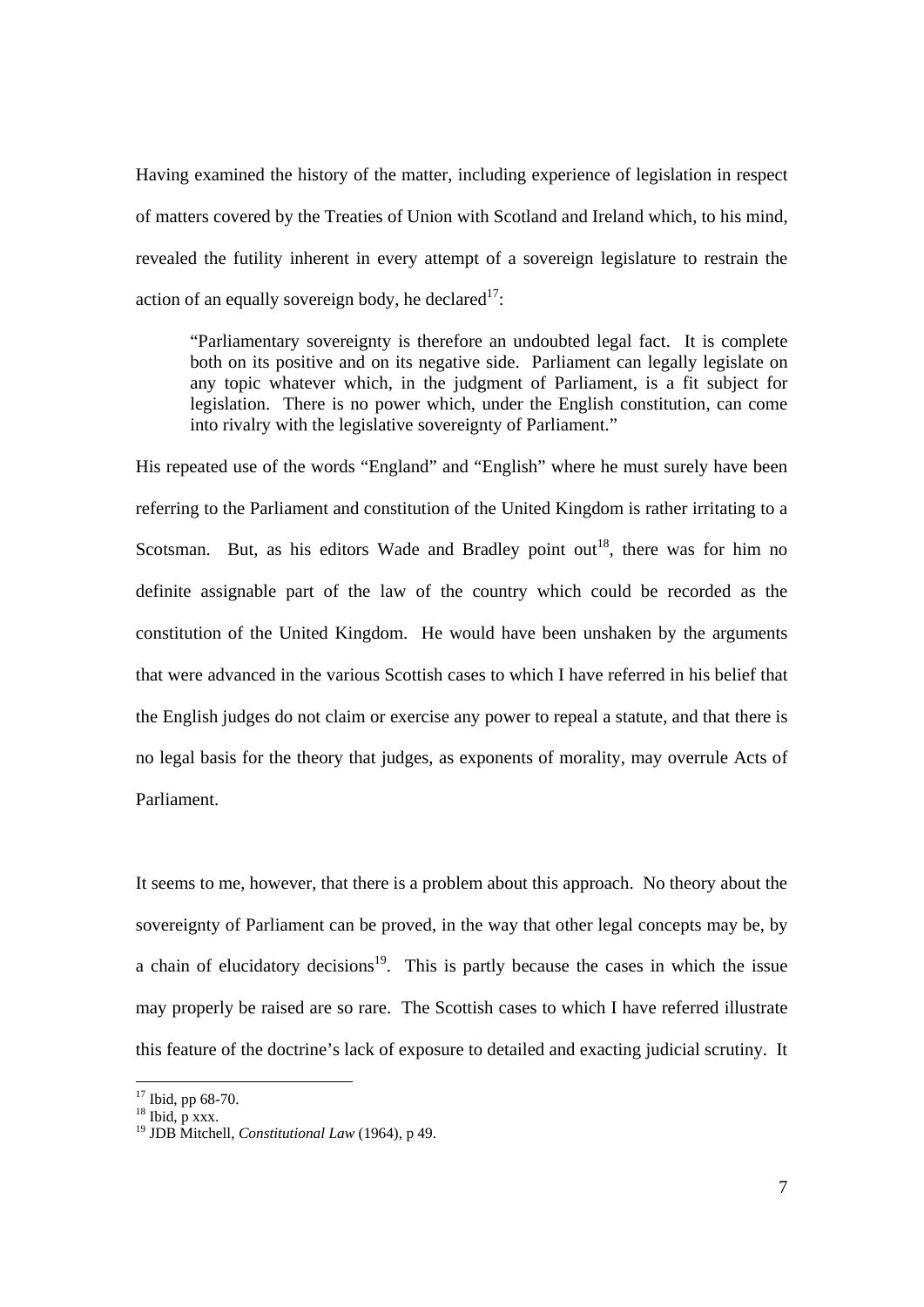was all too easy to find ways of dealing with the issue in some other way so as to avoid a confrontation with Parliament which, in truth, the judges would rather not have. Such precedents as there may be were decided long ago, reflecting political facts and circumstances as they were then, not those of today. Experience of the way the system has operated in practice shows that Parliament has been pre-eminent in the development of our modern constitution. It has been virtually the sole source, either directly or indirectly, of legislation and has been free from the restraints of any other system of law. In rare cases, such as under the United Nations Act 1946, the executive has power to legislate by Order in Council without the need to secure the approval of Parliament<sup>20</sup>. But it was Parliament itself which created this exception. It is a universal rule that in practice no legislation of any kind, whether direct or indirect, may be made or enacted without the authority of Parliament. The authority of the devolved legislatures on Scotland, Wales and Northern Ireland on matters that it decided not to reserve to itself was conferred on them by the Parliament at Westminster.

It appears then to be the case that it is simply because of the *apparent* absence of limitations that the belief has grown up that Parliament may pass any law at all whatever without any limitation. The limitations on its powers that are the result of the European Communities Act 1972 were self-inflicted, as it was its own legislation that imported the treaty obligations under the EC Treaties into domestic law. So too are the carefully circumscribed limitations which have been built into the Human Rights Act 1998 as part of the exercise of bringing home rights recognised by the European Convention on Human Rights. Those particular cases aside, as they tell us nothing about the position at  $\overline{a}$ 

<sup>20</sup> See *A v HM Treasury* [2010] 2 AC 728; *R v Forsyth* [2011] 2 WLR 277.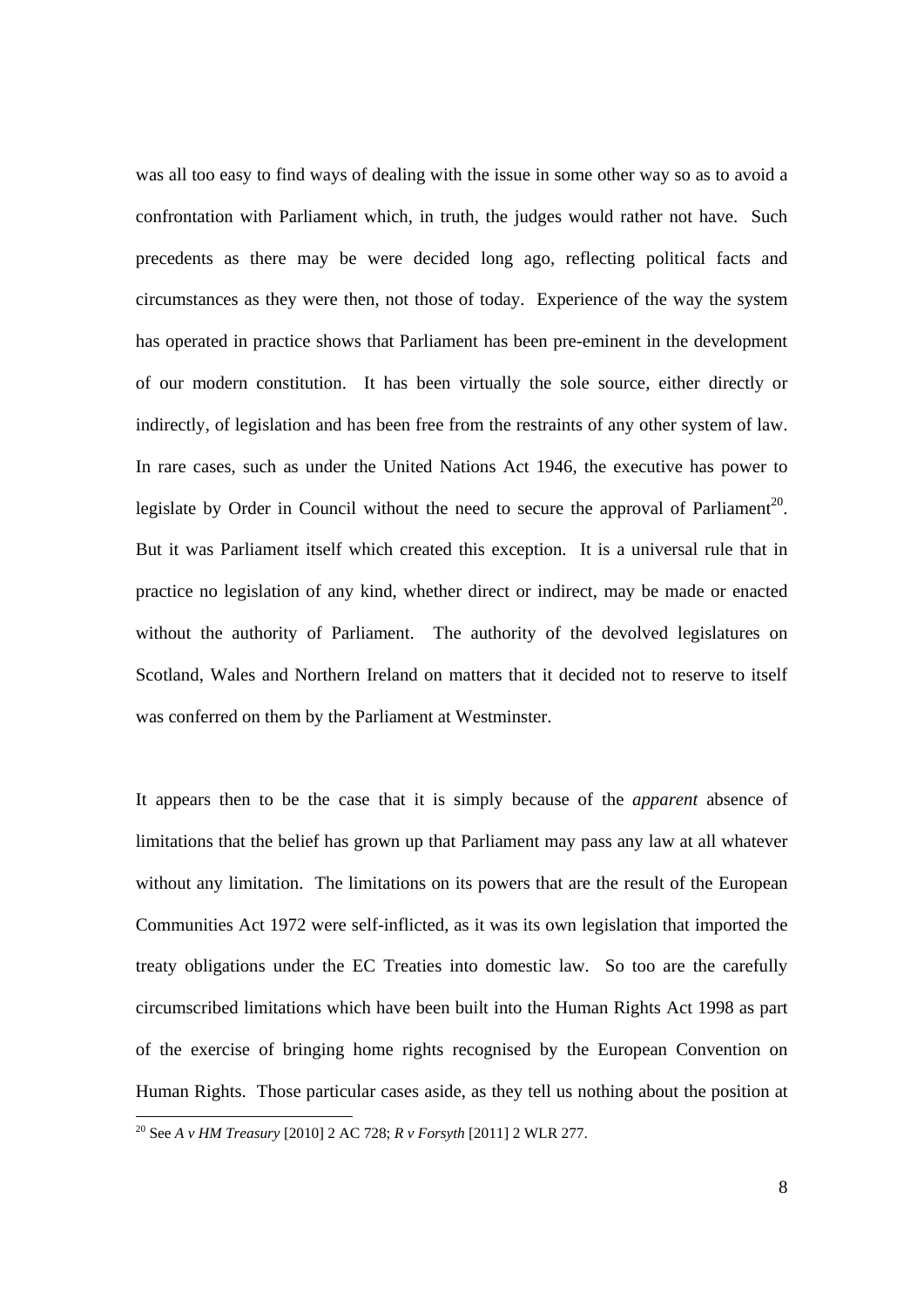common law, it is clear that the ability of Parliament to do what it likes is not confined by international law<sup>21</sup> or the laws of logic or any other system of norms such as morality. It could, if it wished, declare that the development of pleural plaques as a result of exposure to asbestos dust which, in the light of the agreed medical evidence, the House of Lords held gives rise to no actionable loss or damage<sup>22</sup> should nevertheless sound in damages and thus be actionable. Whether the devolved legislatures in Scotland and Northern Ireland which have passed legislation to this effect had legislative competence to do this is the subject of current litigation in the UK Supreme Court<sup>23</sup>. But no-one would regard legislation to that effect by the Westminster Parliament, if it chose to take this step, as open to challenge on the ground that it lacked the power to legislate.

There is little reason, then, to doubt the soundness of what Dicey had to say on the positive aspect of the matter. The more difficult issue is as to what he said about the negative aspect. Is it true – leaving aside the special case of legislation that is incompatible with EU law or with Convention rights, as to both of which the judges have an undoubted function in controlling the activities of the legislature – that no person or body has the right to override or set aside the legislation of Parliament? Here we are, I think, in uncharted territory. The traditional answer, of course, is that no judicial review of legislation enacted by parliament is possible. In *Mortensen v Peters*<sup>24</sup> Lord Justice General Dunedin said: "For us, an Act of Parliament duly passed by Lords and Commons and assented to by the King, is supreme, and we are bound to give effect to its terms."

<sup>&</sup>lt;sup>21</sup> Eg *Mortensen v Peters* (1906) 8 F (J) 93, 100 per Lord Dunedin.<br><sup>22</sup> *Rothwell v Chemical Insulating Co Ltd* [2008] 1 AC 281.<br><sup>23</sup> On appeal from Axa General Insurance Ltd, Petitioners 2011 SLT 439.<br><sup>24</sup> (1906) 8 F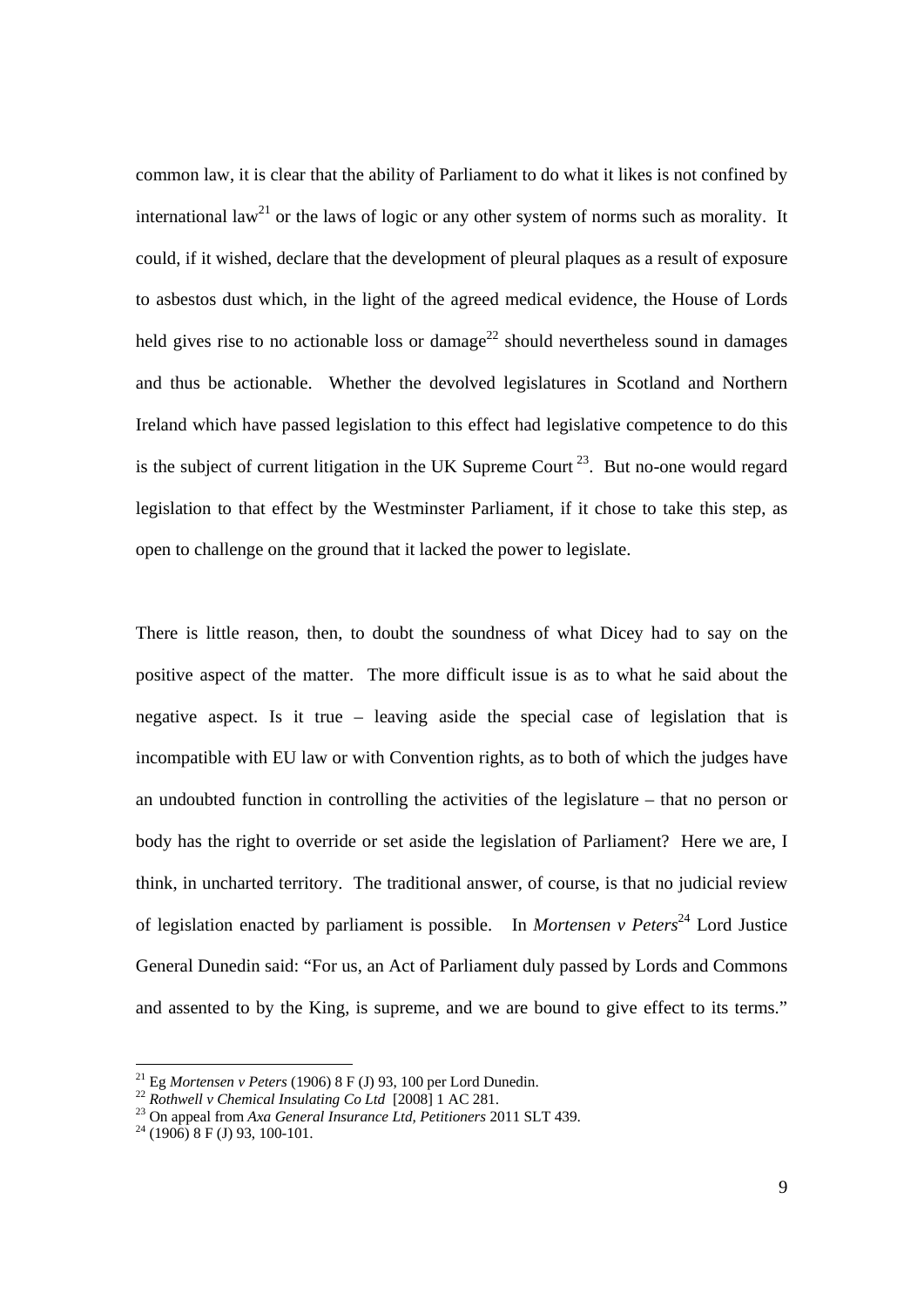There is Scottish authority to that effect dating from the middle of the  $19<sup>th</sup>$  century<sup>25</sup>, which predated a forceful declaration to the same effect in England<sup>26</sup>. Lord Guthrie, sitting in the Outer House in *MacCormick v Lord Advocate* was quite explicit on the point. He said that no Scottish court had ever held an Act of Parliament to be ultra vires and that it had never been suggested that it could do so<sup>27</sup>.

But Professor JDB Mitchell, who taught constitutional law at Edinburgh University in the 1960s, was of the opinion that the authorities are not all one side on this point or consistent within themselves<sup>28</sup>. There is, he said, an interplay of political ideas and political facts in the creation of such ideas or rules of law as we have on this subject. Without a written constitution to guide us, a process of evolution in the development of ideas is inevitable. This is as true of the position in our constitution of the judiciary as it is of Parliament.

In the past the courts did not prove themselves to be strong bulwarks against claims by the Crown under the prerogative. It was left to Parliament to do this by asserting its authority. But it is far from clear today, when it comes to providing a bulwark against an excess of the exercise of power by the executive, that Parliament can be relied upon in way that would make it unnecessary to look to the judges to do this for us. Under our system, as it has evolved, a party must command a majority in the House of Commons if it is to enter into government. An executive which has that majority can in theory, and

<sup>&</sup>lt;sup>25</sup> *Middleton v Anderson* (1842) 4 D 957 at 1010, per Lord Mackenzie.<br><sup>26</sup> *Lee v Bude and Torrington Junction Railway* (1871) LR 6 CP 576, 582, per Wiles J.<br><sup>27</sup> 1953 SC 396 at p 403.

<sup>28</sup> JDB Mitchell, *Constitutional Law* (1964), p 66-67.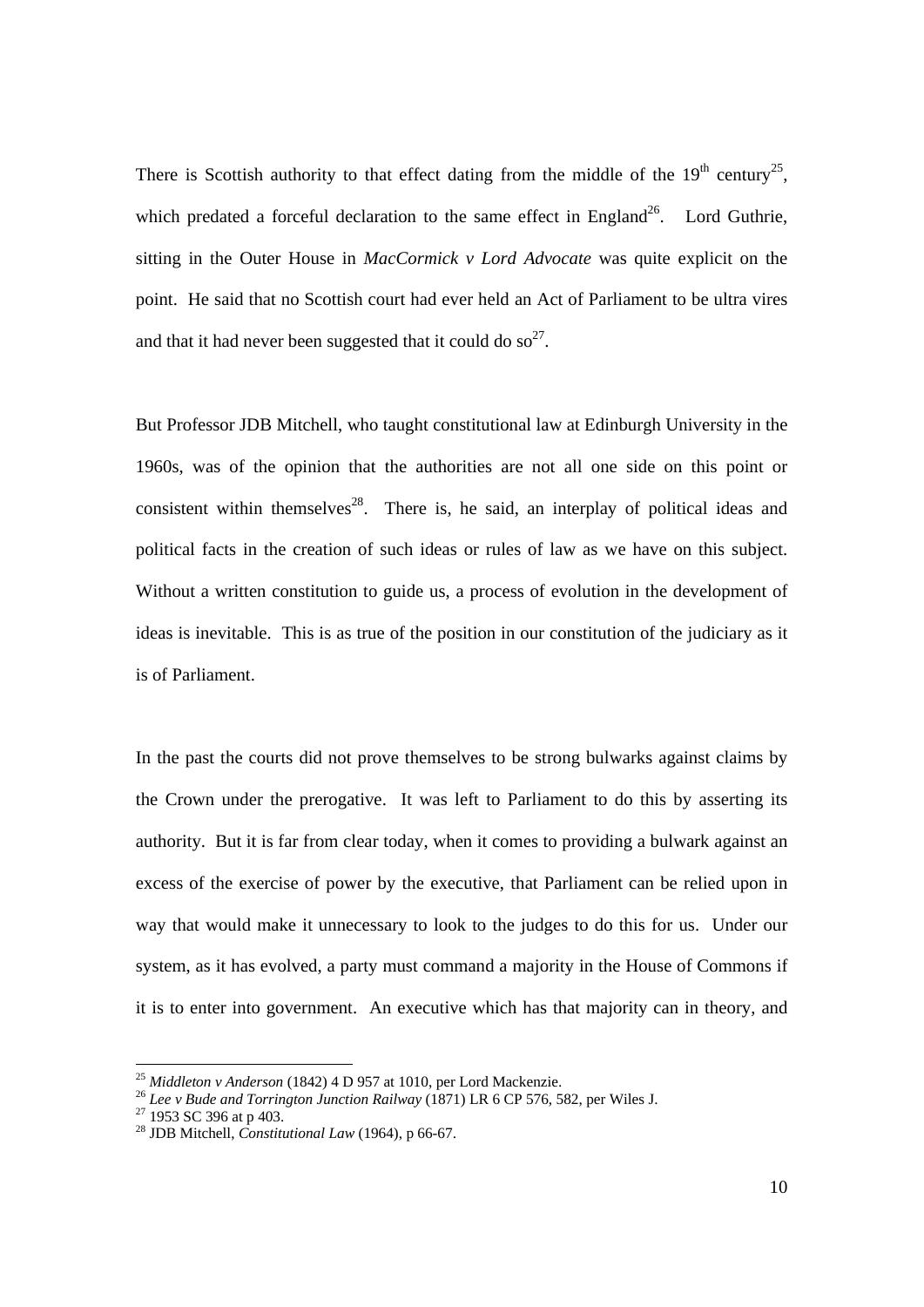usually in practice, get the House of Commons to do whatever it – the executive – likes. The sovereignty of Parliament is in the hands of the executive. The House of Lords, constrained by the Parliament Acts and by the Salisbury convention by which it will not obstruct legislation for which the elected government sought and has obtained a mandate in its manifesto, will always give way, eventually, to the elected House. So when we think of the sovereignty of Parliament we should really be thinking of what this means about the power that this gives to the executive. The executive is, of course, subject to the will of Parliament. But in practice, nowadays, between elections we have what Lord Hailsham famously described in his 1976 Dimbleby Lecture as an "elective dictatorship<sup>"29</sup>. Is the executive really to be free to pass through Parliament, which is under its control, whatever measures it likes? There may now be grounds for thinking that a shift has taken place and that the possibility of judicial review, albeit only in the most extreme circumstances, needs to be re-examined.

As will be well known to most of you, the case of *R* (*Jackson*) v The Attorney General<sup>30</sup>, in which the issue was whether the Hunting Act 2004 was a valid Act of Parliament, provided judges in the House of Lords with an opportunity of expressing views on the more general issue of Parliamentary sovereignty. The real issue in that case was one of statutory interpretation, as to the effect of the Parliament Acts. But some of us said things about the broader issue which have been regarded as controversial and, by two very distinguished judges, as quite wrong. Lord  $Steyn<sup>31</sup>$  said that the classic account given by Dicey about the doctrine of the supremacy of Parliament can now be seen to be

<sup>&</sup>lt;sup>29</sup> Lord Bingham, *The Rule of Law*, p 26.<br><sup>30</sup> [2006] 1 AC 262.

 $31$  Ibid, para 102.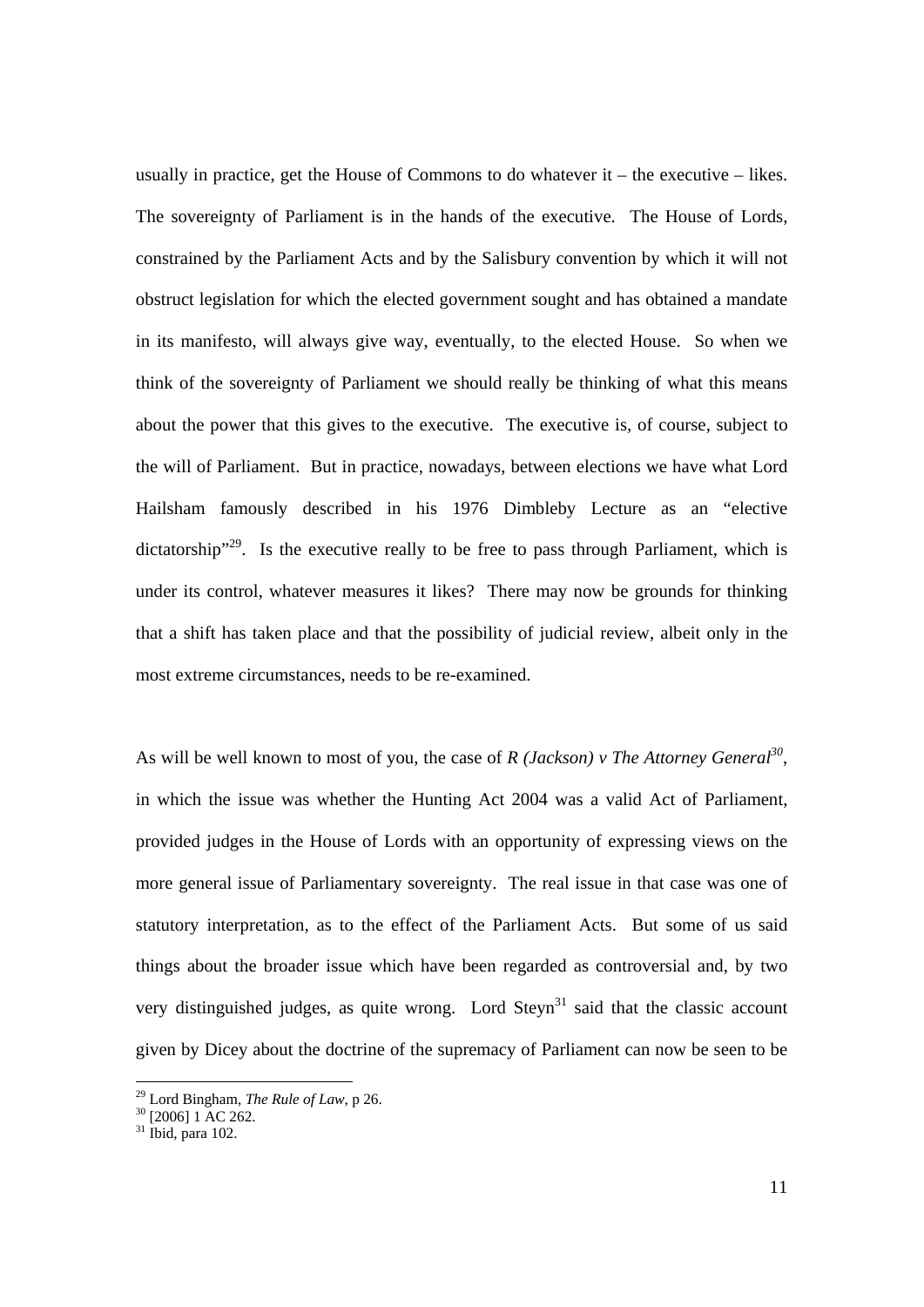out of place in the modern United Kingdom. It was, he said, a construct of the common law. The judges had created the principle, and that it was not unthinkable that the courts might have to qualify a principle which had been established by the judges on a different hypothesis of constitutionalism. He took as an example an attempt to abolish judicial review or the ordinary role of the courts<sup>32</sup>. Scottish lawyers, recalling the words of Lord President Cooper in *MacCormick v Lord Advocate*, would take as an example an attempt by the Westminster Parliament to abolish the Court of Session in Scotland and subject Scots law to the jurisdiction of the English courts. In my speech I said that the rule of law enforced by the courts was the ultimate controlling factor on which our constitution is base $d^{33}$ .

In a recent lecture<sup>34</sup> the Master of the Rolls, Lord Neuberger of Abbotsbury, took issue with these propositions. He concluded that the doctrine of Parliamentary sovereignty remains as it was declared to be by Dicey. Although he recognised that the judges have a vital role to play in protecting individuals against the abuses and excesses of an increasingly powerful executive, he said that we cannot go against Parliament's will as expressed through a statute. That, with respect, seems to be to a dangerous doctrine unless one can be absolutely confident that the increasingly powerful executive will not abuse the legislative authority of a Parliament which, ex hypothesi, it controls because of the absolute majority that it enjoys in the House of Commons. I think that he is right to regard a fundamental reordering of the constitution to limit Parliamentary sovereignty as

33 Ibid, para 107.

<sup>&</sup>lt;sup>32</sup> See also Jeffrey Jowell, *Parliamentary Sovereignty under the New Constitutional Hypothesis* [2006] Public Law 562, 573 where judicial review is described as a building block of our constitutional democracy.

<sup>34</sup> The second Lord Alexander of Weedon lecture, *Who are the Masters now?* - 6 April 2011.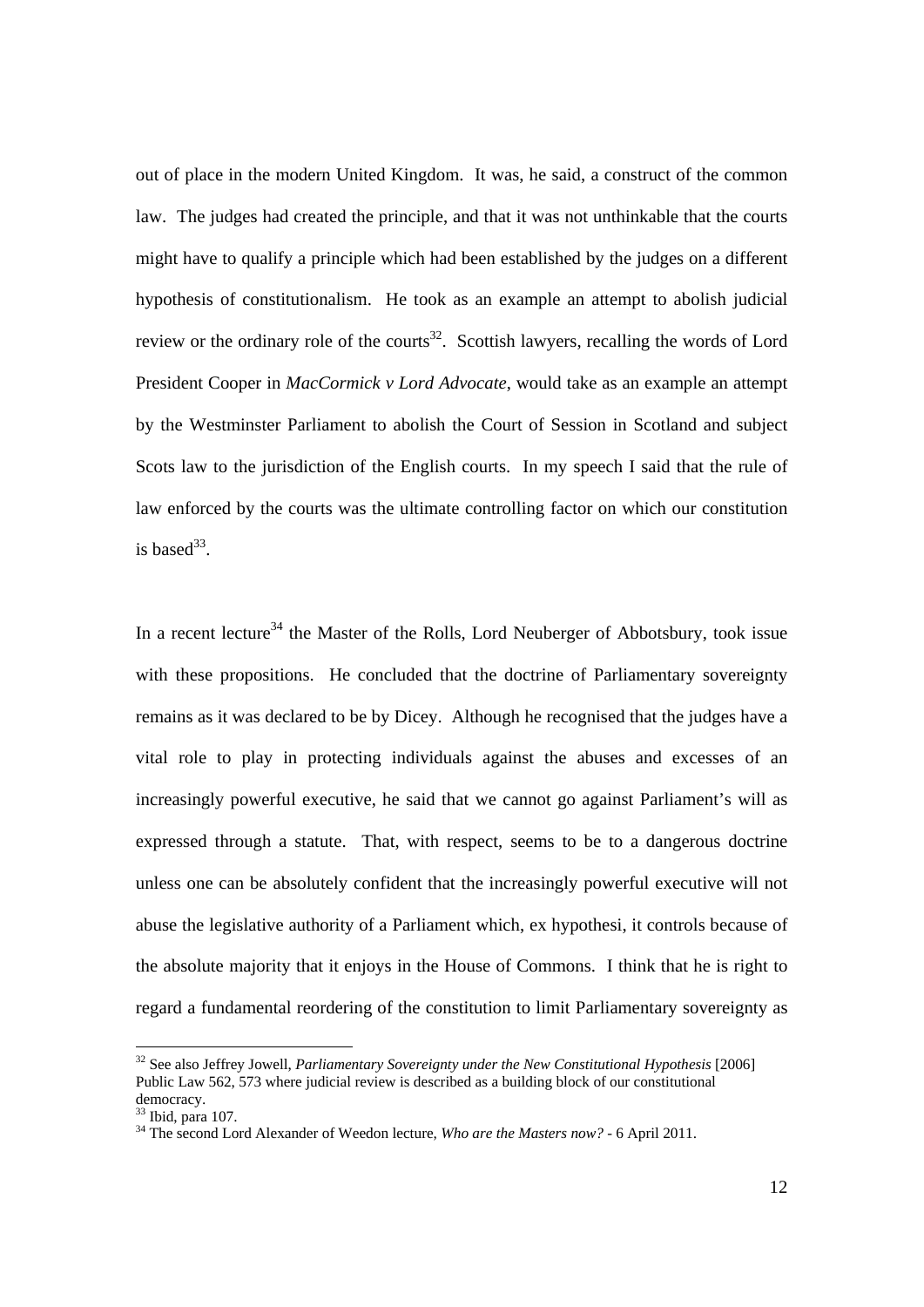a matter for a written constitution. But it is questionable whether it would require a fundamental re-ordering of the constitution for the judges to refuse to accept as law a statute which struck at the heart of the rule of law itself.

Lord Bingham of Cornhill in his celebrated book *The Rule of Law* said that he could not accept that Parliamentary sovereignty was created by the common  $law^{35}$ :

"It is true of course that the principle of parliamentary sovereignty cannot without circularity be ascribed to statute, and the historical record in any event reveals no such statute. But it does not follow that the principle must be a creature of judgemade common law which the judges can alter: if it were, the rule could be altered by statute, since the prime characteristic of any common law rule is that it yields to a contrary provision of a statute. To my mind, it has been convincingly shown that the principle of parliamentary sovereignty has been recognised as a fundamental in this country not because the judges invented it but because it has for centuries been accepted as such by the judges and others officially concerned in the operation of our constitutional system. The judges did not by themselves establish the principle, and they cannot, by themselves, change it."

I cannot find fault with anything in this passage, apart from the last few words in the last sentence. But it seems to me to overlook the fact that under our legal system a law does not simply exist. It has to come from somewhere. It is either enacted law, for which Parliament is the source, or it is a product of the common law made by the judges. There is, as Lord Bingham says, no statute to which the principle can be ascribed. Parliament has not passed any law declaring, in so many words, its own sovereignty. It is because officials at the highest level, including the judges, have refrained from calling its sovereignty into question that the traditional view has grown up, which the judges have endorsed in the exercise of their common law powers, that it is a fundamental principle that Parliament's sovereignty is absolute.

 $\overline{a}$ <sup>35</sup> *The Rule of Law*, p 167.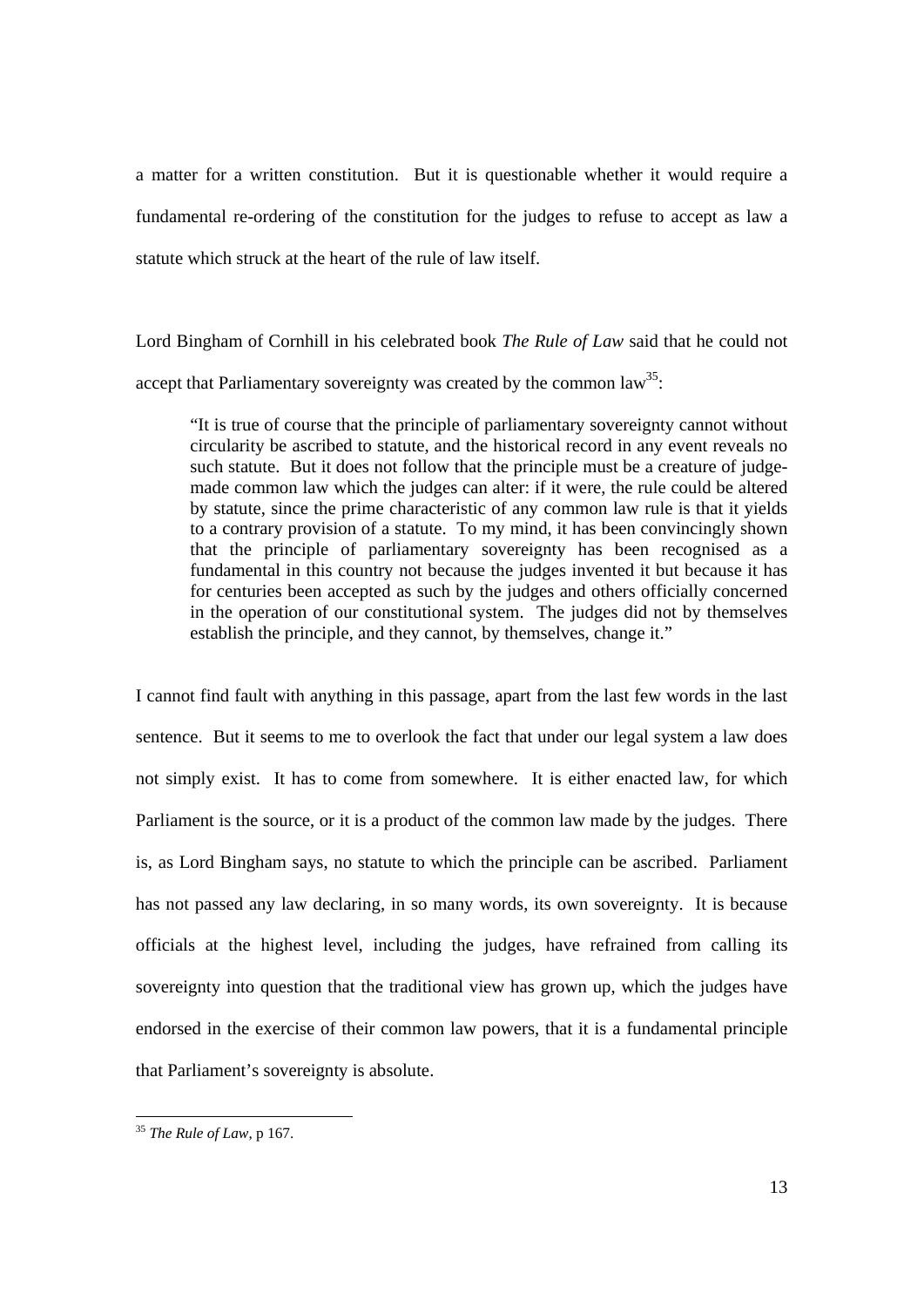But I do not think that we can ignore the fact that times have changed since Dicey. It seems to me that there is a very real question as to whether we can continue to rely on Parliament to control an abuse of its legislative authority by the executive. It is an uncomfortable fact that Parliamentary sovereignty and the rule of law are not entirely in harmony with each other. So long as Parliament respects the rule of law there is no problem. But to assert that Parliament can enact whatever laws it pleases runs the risk that the rule of law will be subordinated to the will of the government. I think that Lord Bingham recognised this when he said that our constitutional settlement has become unbalanced by the fact that the power to restrain legislation favoured by a clear majority of the House of Commons has become much weakened. He accepted that this was not a problem that will go away if we ignore it. In the last paragraph of his book he wrote these words $36$ .

"One may hope that the sovereignty of Parliament and its relationship with the rule of law may be seen as a matter worthy of consideration if, as I suggest, there are some rules which no government should be free to violate without legal restraint."

But the solution to this problem, as he saw it, was the substitution of a codified and entrenched constitution, not a conflict between the judges and Parliament.

Of course, conflict between the judiciary and the legislature is undesirable. But circumstances could arrive where we are left with no alternative. A government which had no regard for the rule of law, seeing it as an impediment to the action it wished to take, would hardly be likely to facilitate the enactment of a constitution that gave the rule

 $\overline{a}$ 

<sup>36</sup> *The Rule of Law*, pp 169-170.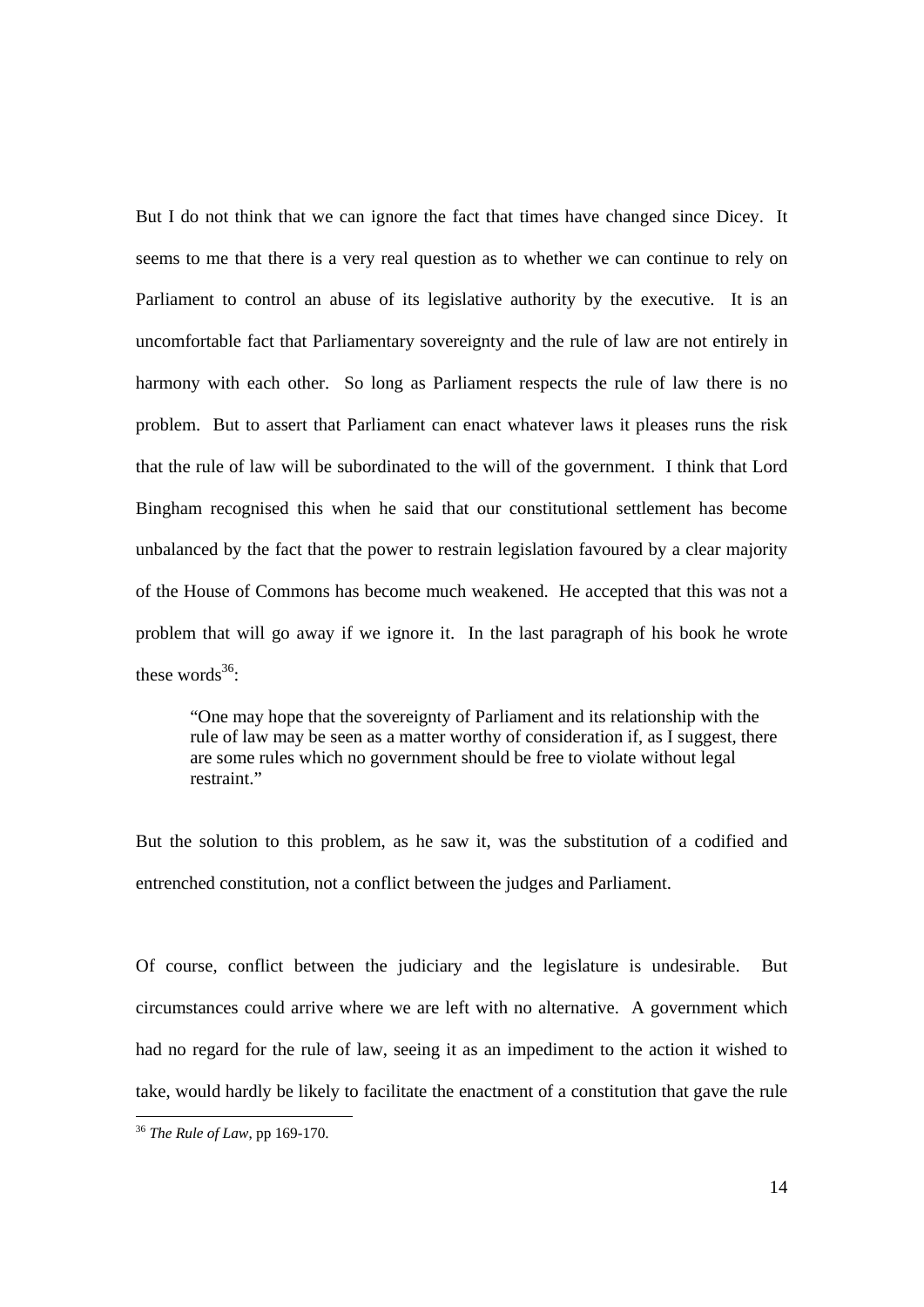of law pre-eminence. Politicians with an absolute majority in a democratically elected legislature who regard the rule of law as an impediment to progress may be tempted to use the mandate that their majority gives them to override its effect under the umbrella of democracy. My point in *Jackson*, and I think the point that Lord Steyn was making too, is that the ultimate safeguard against such abuses of the legislative power of Parliament lies in the power of the judges. After all, other countries such as the USA, Canada and Germany believe that rights are better protected when judges, rather than politicians, have the last word. It does no harm to our unwritten constitution for the judges to indicate to the executive arm of government that it should not assume that the sovereignty of Parliament, over which it has control, is entirely unlimited. The absence of a general power to strike down legislation which it has enacted does not mean that the courts could never fashion a remedy for use in an exceptional case where the survival of the rule of law itself was threatened because their role as the ultimate guardians of it was being removed from them.

I cannot leave this topic without acknowledging the contribution to this debate of Professor Jeffrey Goldsworthy, who will be one of the keynote speakers on the last day of this workshop. He has argued powerfully<sup>37</sup> that sovereignty is the product of longstanding consensual practices among senior officials within our legal system, including those within the executive, which emerged from centuries-old political struggles and that it would require legislation for radical change to be brought about. I think that his answer to the argument that *in extremis* the power of the judges is the ultimate safeguard is that

<sup>37</sup> *The Sovereignty of Parliament, History and Philosophy* (1999); *Parliamentary Sovereignty: Contemporary Debates* (Cambridge University Press, 2010)*.*